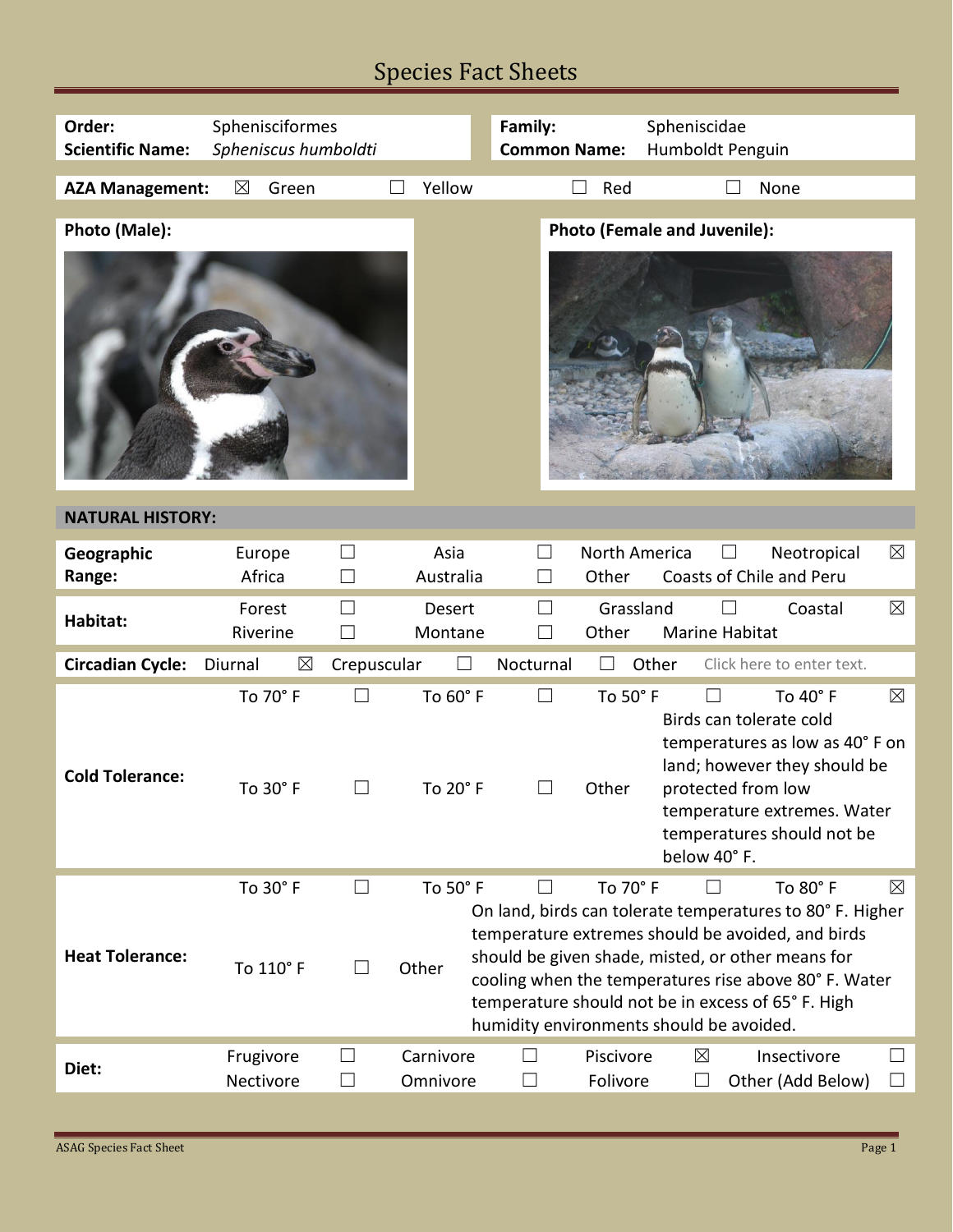## **Captive Dietary Needs:**

Great attention should be given to fish quality and handling. Quantities consumed by the birds vary greatly throughout the year depending on the energy demands of nesting, chick rearing or other activities. Specific supplementation requirements are available in the ACM.

| Life Expectancy in the Wild:                                                                                                         |                                                                                                                                                                                                                                                                                                                                                                                                                                                                        | Males:                                                                                                                                                                                                                                                              |  | Approximately 20 years     | Females: | Approximately 20 years                                                                                                                                     |  |
|--------------------------------------------------------------------------------------------------------------------------------------|------------------------------------------------------------------------------------------------------------------------------------------------------------------------------------------------------------------------------------------------------------------------------------------------------------------------------------------------------------------------------------------------------------------------------------------------------------------------|---------------------------------------------------------------------------------------------------------------------------------------------------------------------------------------------------------------------------------------------------------------------|--|----------------------------|----------|------------------------------------------------------------------------------------------------------------------------------------------------------------|--|
| <b>Life Expectancy in Captivity:</b>                                                                                                 |                                                                                                                                                                                                                                                                                                                                                                                                                                                                        | Males:                                                                                                                                                                                                                                                              |  | Approximately 30 years     | Females: | Approximately 30 years                                                                                                                                     |  |
| <b>BREEDING INFORMATION:</b>                                                                                                         |                                                                                                                                                                                                                                                                                                                                                                                                                                                                        |                                                                                                                                                                                                                                                                     |  |                            |          |                                                                                                                                                            |  |
| <b>Age at Sexual Maturity:</b>                                                                                                       |                                                                                                                                                                                                                                                                                                                                                                                                                                                                        | Males:<br>3-4 years                                                                                                                                                                                                                                                 |  |                            | Females: | 3-4 years                                                                                                                                                  |  |
| <b>Courtship Displays:</b>                                                                                                           |                                                                                                                                                                                                                                                                                                                                                                                                                                                                        | Collection of nesting material and nest building starts 3-4 weeks prior to egg<br>lay. Increased aggression at the nest site occurs during mating season and<br>throughout chick rearing. Frequency of copulations increases during the<br>season prior to egg lay. |  |                            |          |                                                                                                                                                            |  |
| <b>Nest Site Description:</b>                                                                                                        |                                                                                                                                                                                                                                                                                                                                                                                                                                                                        | Click here to enter text.                                                                                                                                                                                                                                           |  |                            |          |                                                                                                                                                            |  |
| <b>Clutch Size, Egg Description:</b>                                                                                                 |                                                                                                                                                                                                                                                                                                                                                                                                                                                                        |                                                                                                                                                                                                                                                                     |  |                            |          | Clutch size is two eggs. Birds will re-clutch if the eggs fail or are destroyed.                                                                           |  |
| <b>Incubation Period:</b>                                                                                                            |                                                                                                                                                                                                                                                                                                                                                                                                                                                                        | 40-46 days, mean = 42 days                                                                                                                                                                                                                                          |  | <b>Fledgling Period:</b>   |          | 70-90 days                                                                                                                                                 |  |
| <b>Parental Care:</b><br>Both parents share incubation and chick rearing duties. Chicks are fed regurgitated<br>fish by the parents. |                                                                                                                                                                                                                                                                                                                                                                                                                                                                        |                                                                                                                                                                                                                                                                     |  |                            |          |                                                                                                                                                            |  |
| <b>Chick Development:</b>                                                                                                            | Pip to hatch interval is 12-48 hours. Chicks gain weight rapidly. Fledge occurs at about<br>10-12 weeks of age. Parents start to leave the chick unattended for longer periods of<br>time near fledge. Swimming may start while chicks still have down feathers. Chicks<br>may need to be separated to learn to swim safely, without harassment from other<br>birds, depending on exhibit design. Introduction to the colony should be slow, and<br>closely monitored. |                                                                                                                                                                                                                                                                     |  |                            |          |                                                                                                                                                            |  |
| <b>CAPTIVE HABITAT INFORMATION:</b>                                                                                                  |                                                                                                                                                                                                                                                                                                                                                                                                                                                                        |                                                                                                                                                                                                                                                                     |  |                            |          |                                                                                                                                                            |  |
| <b>Social Structure in the Wild:</b>                                                                                                 |                                                                                                                                                                                                                                                                                                                                                                                                                                                                        | Colonial. Extremely social and often occur in large flocks when on land.                                                                                                                                                                                            |  |                            |          |                                                                                                                                                            |  |
| <b>Social Structure in Captivity:</b><br>copulations are common.                                                                     |                                                                                                                                                                                                                                                                                                                                                                                                                                                                        |                                                                                                                                                                                                                                                                     |  |                            |          | Colonial. Minimum group size suggested is ten birds to allow for appropriate<br>social interactions. Generally, pairs have strong bonds, though extra-pair |  |
|                                                                                                                                      | 10 birds                                                                                                                                                                                                                                                                                                                                                                                                                                                               |                                                                                                                                                                                                                                                                     |  |                            |          | Dependent on exhibit                                                                                                                                       |  |
| <b>Minimum Group Size:</b>                                                                                                           |                                                                                                                                                                                                                                                                                                                                                                                                                                                                        |                                                                                                                                                                                                                                                                     |  | <b>Maximum Group Size:</b> |          | size. See Optimal<br>Habitat Size.                                                                                                                         |  |
|                                                                                                                                      |                                                                                                                                                                                                                                                                                                                                                                                                                                                                        |                                                                                                                                                                                                                                                                     |  |                            |          |                                                                                                                                                            |  |